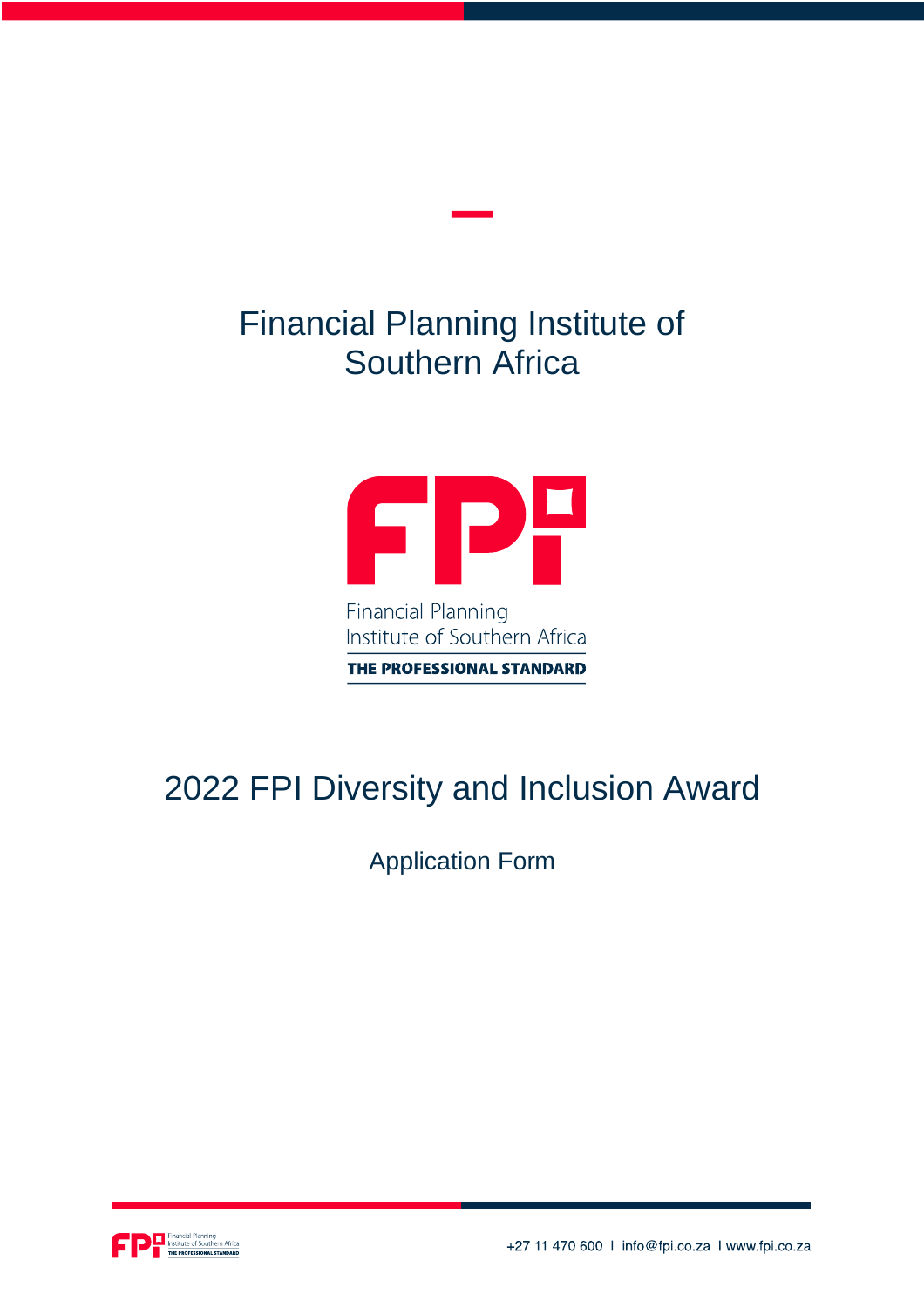

## Application Form

Please answer all questions in this application, including listing "not applicable" where appropriate"

| First name:       |  |
|-------------------|--|
| Last name:        |  |
| Telephone (W):    |  |
| Mobile:           |  |
| Email address:    |  |
| Physical address: |  |
|                   |  |
|                   |  |

| Are you a current FPI member? | ves |  |
|-------------------------------|-----|--|
|                               |     |  |

How did you learn about this award? \_\_\_\_\_\_\_\_\_\_\_\_\_\_\_\_\_\_\_\_\_\_\_\_\_\_\_\_\_

Education (fill in all that apply):

| Professional achievement/s: Please list any professional achievements for<br>the past 10 years, starting with the most recent. |      |                             |  |  |
|--------------------------------------------------------------------------------------------------------------------------------|------|-----------------------------|--|--|
| <b>Type of achievement</b>                                                                                                     | Year | <b>Name of organisation</b> |  |  |
|                                                                                                                                |      |                             |  |  |
|                                                                                                                                |      |                             |  |  |
|                                                                                                                                |      |                             |  |  |
|                                                                                                                                |      |                             |  |  |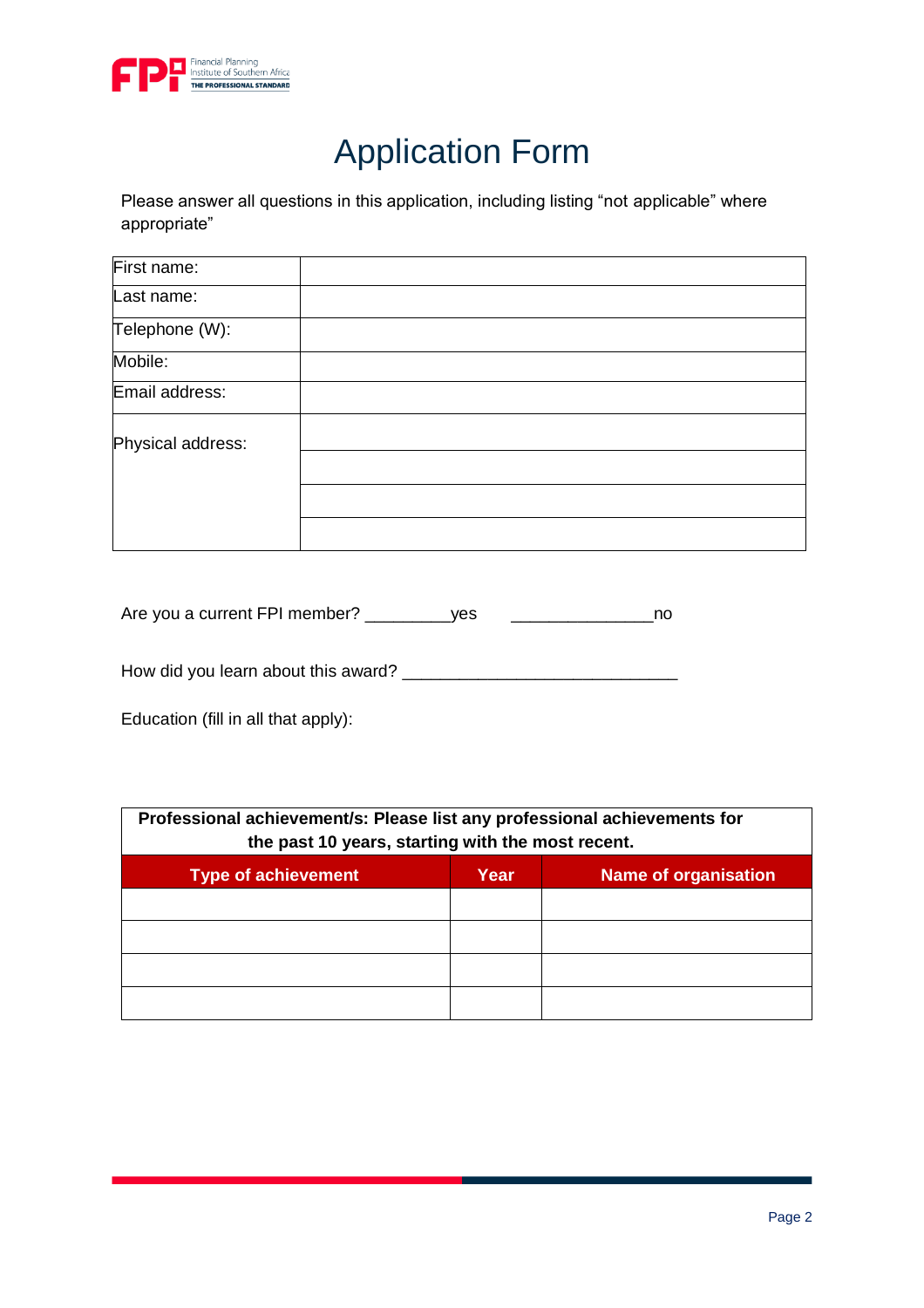

| Community service: Please list any community service activities for the past three years,<br>describing the nature of your involvement. |      |                              |  |  |
|-----------------------------------------------------------------------------------------------------------------------------------------|------|------------------------------|--|--|
| <b>Type of community service</b>                                                                                                        | Year | <b>Nature of involvement</b> |  |  |
|                                                                                                                                         |      |                              |  |  |
|                                                                                                                                         |      |                              |  |  |
|                                                                                                                                         |      |                              |  |  |
|                                                                                                                                         |      |                              |  |  |

Short essay section: Please answer the following questions in your own words.

1. List of diversity activities

| ົ      |  |
|--------|--|
| າ<br>J |  |
|        |  |

2. Statement summarising philosophy and commitment to diversity activities. This statement should discuss the nominee's commitment to the significance of diversity and inclusive excellence. Statement is limited to 1,000 words.

What does diversity mean to you and how does your personal view of diversity relate to the financial planning profession?

3. In your opinion, what role can FPI play in fostering a culture of diversity and inclusion in the financial planning profession?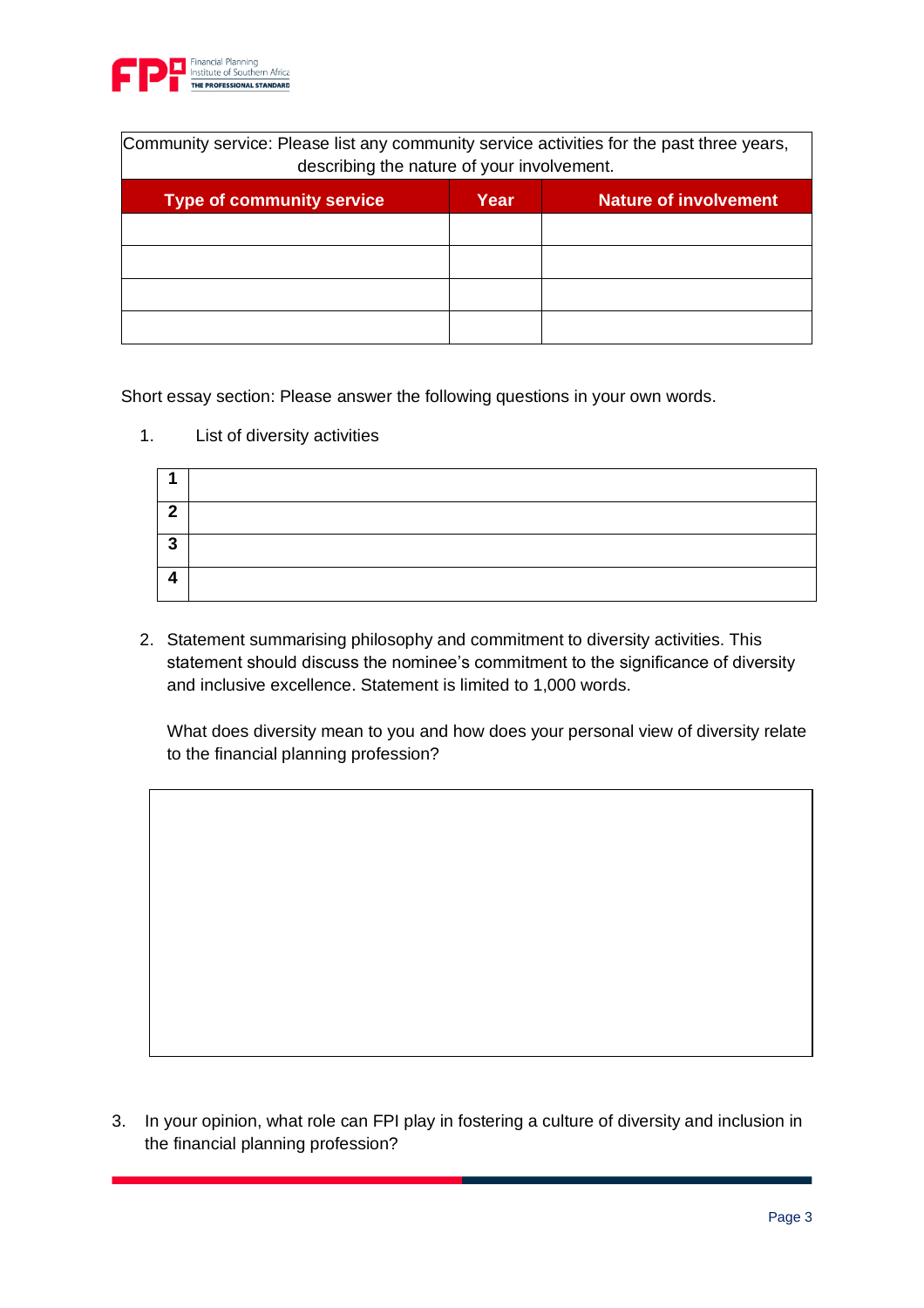

4. Do you have any additional comments we should consider with your application?

By my signature below, I agree that the information submitted herein is complete, truthful and accurate, to the best of my knowledge. I have read, understand and will comply with all guidelines of this scholarship programme. I further understand that FPI will not be liable for payments, in whole or in part, if I fail to fulfil my responsibilities for the programme within the prescribed timeframe.

The decision to provide this award will be made in the full discretion of the FPI or other body duly appointed by the FPI CEO. Incomplete or late applications will not be considered.

Additionally, I do intend to become an involved member of FPI as I recognise the importance and value of actively contributing to the advancement of the profession. By applying for this award, I understand that if I am selected that I will be asked to discuss my experience by providing a testimonial and feedback to the committee.

| Signature of applicant: | Date: |
|-------------------------|-------|
|                         |       |

**\*Be sure to attach to this form your CV as well as at least one letter of recommendation from lecturers and/or financial services professionals with the completed application.**